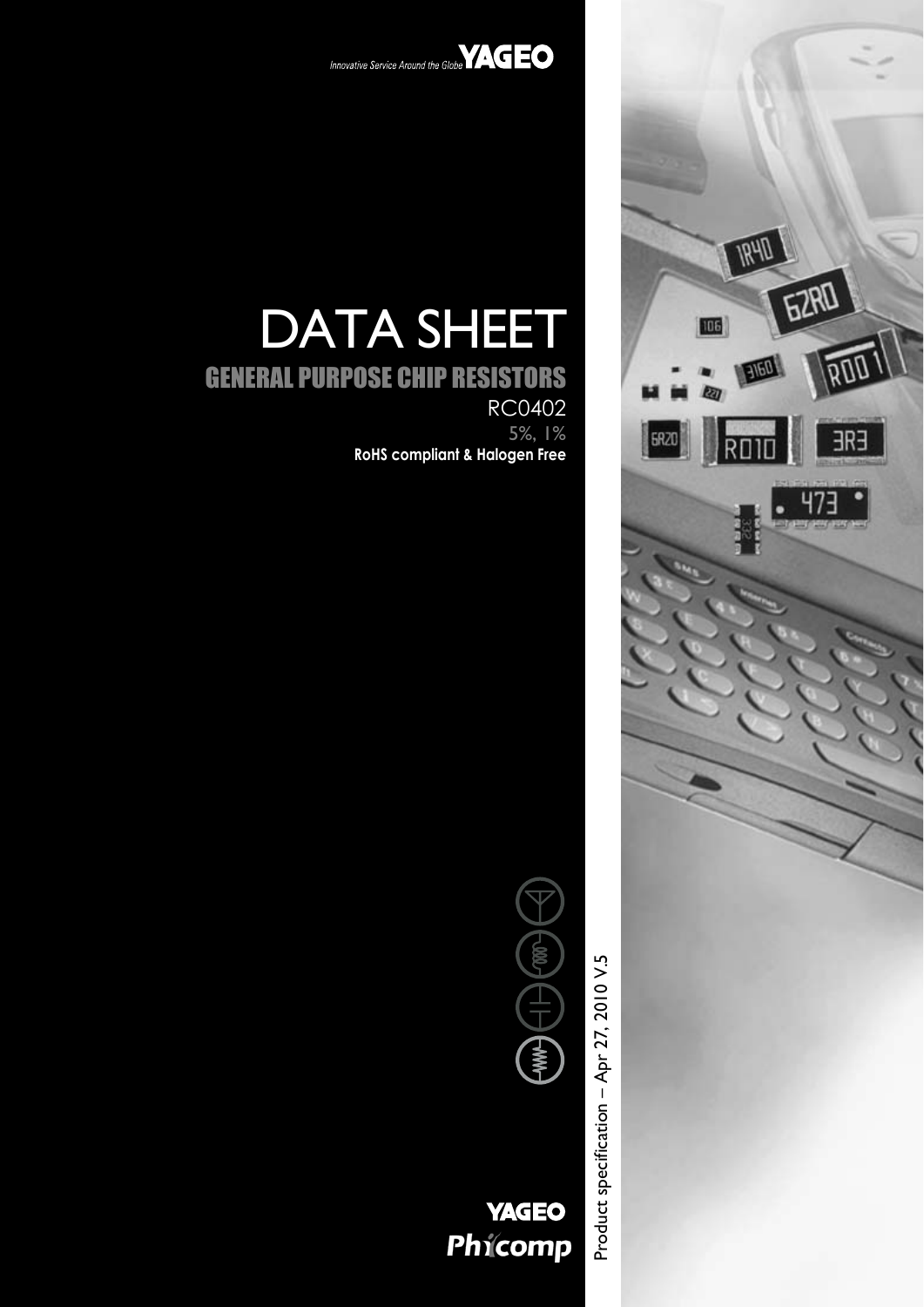Chip Resistor Surface Mount RC SERIES 0402 9

SCOPE

This specification describes RC0402 series chip resistors with lead-free terminations made by thick film process.

#### APPLICATIONS

• All general purpose application

#### FEATURES

- Halogen Free Epoxy
- RoHS compliant
	- Products with lead free terminations meet RoHS requirements
	- Pb-glass contained in electrodes, resistor element and glass are exempted by RoHS
- Reducing environmentally hazardous wastes
- High component and equipment reliability
- Saving of PCB space
- None forbidden-materials used in products/production

#### ORDERING INFORMATION - GLOBAL PART NUMBER & 12NC

Both part numbers are identified by the series, size, tolerance, packing type, temperature coefficient, taping reel and resistance value.

#### **YAGEO BRAND ordering code**

#### **GLOBAL PART NUMBER (PREFERRED)**

| RC0402 X R - XX XXXX L |  |                         |     |     |  |
|------------------------|--|-------------------------|-----|-----|--|
|                        |  | $(1)$ $(2)$ $(3)$ $(4)$ | (5) | (6) |  |

#### (1) TOLERANCE

 $F = +1%$ 

 $J = \pm 5\%$  (for Jumper ordering, use code of J)

#### (2) PACKAGING TYPE

R = Paper / PE taping reel

#### (3) TEMPERATURE COEFFICIENT OF RESISTANCE

 $-$  = Base on spec

#### (4) TAPING REEL

 $07 = 7$  inch dia. Reel

 $7D = 7$  inch dia. Reel,  $2 \times$  Standard Quantity

- $10 = 10$  inch dia. Reel
- $13 = 13$  inch dia. Reel

#### (5) RESISTANCE VALUE

There are 2~4 digits indicated the resistor value. Letter R/K/M is decimal point, no need to mention the last zero after R/K/M, e.g.1K2, not 1K20.

Detailed resistance rules show in table of "Resistance rule of global part number".

#### (6) DEFAULT CODE

Letter L is system default code for order only (Note)

#### Resistance rule of global part

| number                                        |                                                  |
|-----------------------------------------------|--------------------------------------------------|
| Resistance code rule                          | Example                                          |
| DΙ                                            | $DI = Dummy$                                     |
| 0R                                            | $OR =  $ umper                                   |
| <b>XRXX</b><br>(1 to 9.76 Ω)                  | $IR = 1$ $O$<br>$IR5 = 1.5$ Q<br>$9R76 = 9.76$ Q |
| <b>XXRX</b><br>$(10 \text{ to } 97.6 \Omega)$ | $10R = 10Q$<br>97R6 = 97.6 Ω                     |
| <b>XXXR</b><br>$(100 \text{ to } 976 \Omega)$ | $100R = 100$ O                                   |
| XKXX<br>(1 to 9.76 KΩ)                        | $IK = 1,000 \Omega$<br>9K76 = 9760 Ω             |
| XMXX<br>(Ι to 9.76 MΩ)                        | $PM = 1,000,000 \Omega$<br>9M76= 9,760,000 Ω     |

#### **ORDERING EXAMPLE**

The ordering code of a RC0402 chip resistor, value 56  $\Omega$  with ±1% tolerance, supplied in 7-inch tape of 20,000 units per reel is: RC0402FR-7D56RL.

#### **NOTE**

- 1. All our RSMD products meet RoHS compliant and Halogen Free. "LFP" of the internal 2D reel label mentions "Lead Free Process"
- 2. On customized label, "LFP" or specific symbol can be printed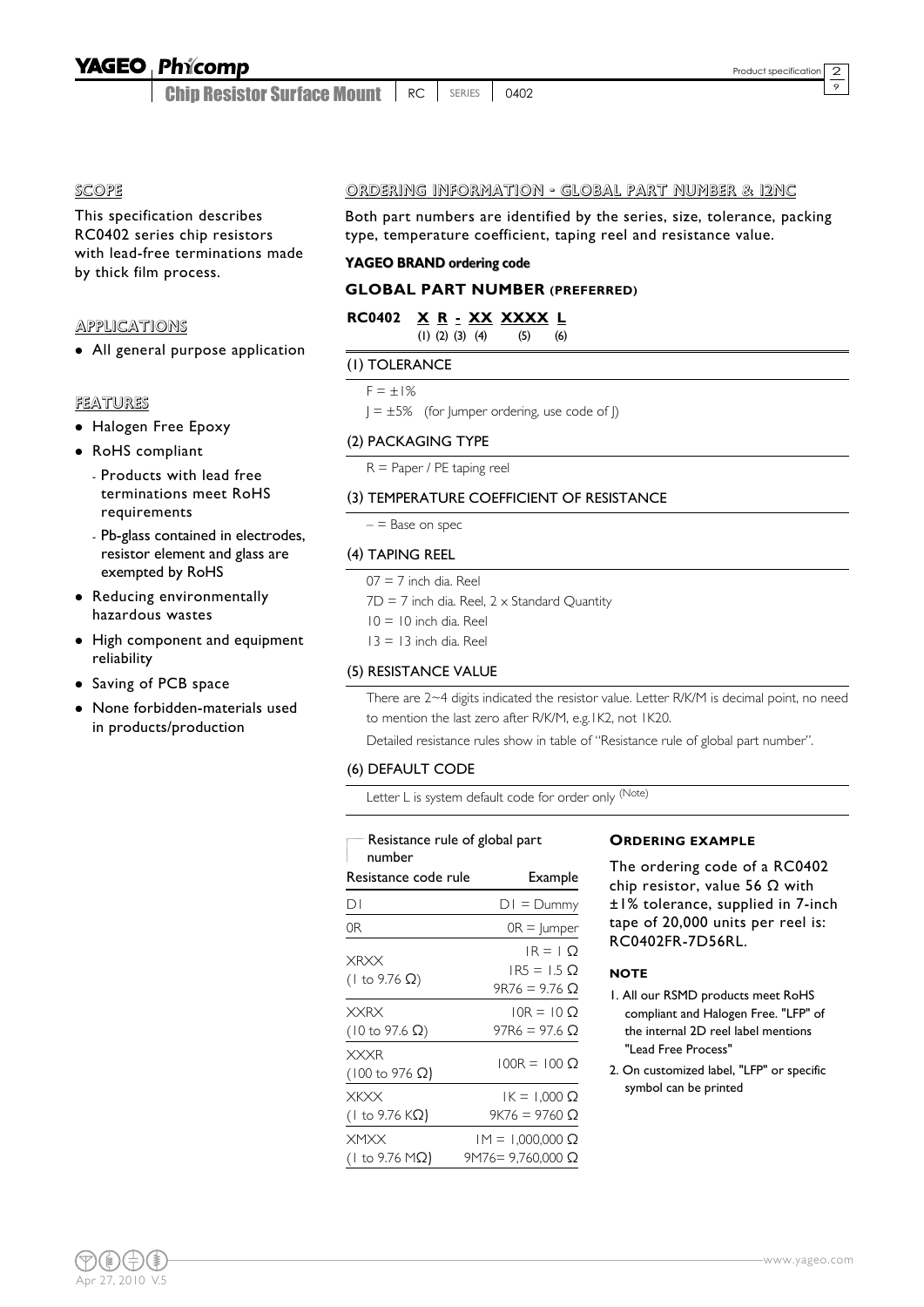Chip Resistor Surface Mount | RC | SERIES | 0402

9

#### **PHYCOMP BRAND ordering codes**

Both GLOBAL PART NUMBER (preferred) and 12NC (traditional) codes are acceptable to order Phycomp brand products.

#### **GLOBAL PART NUMBER (PREFERRED)**

For detailed information of GLOBAL PART NUMBER and ordering example, please refer to page 2.

#### **12NC CODE**

|             | 2322<br>(1)             |                     | XXX XXXXX L<br>(3)<br>(4)<br>(2)                            |           |                                                                                                                                          |           | Resistance decade <sup>(3)</sup> | Last digit of 12NC |          | Last digit   |
|-------------|-------------------------|---------------------|-------------------------------------------------------------|-----------|------------------------------------------------------------------------------------------------------------------------------------------|-----------|----------------------------------|--------------------|----------|--------------|
| TYPE/       | <b>START</b>            | TOL.                | <b>RESISTANCE</b>                                           |           | PAPER / PE TAPE ON REEL (units) <sup>(2)</sup>                                                                                           |           | 0.01 to 0.0976 $\Omega$          |                    |          | $\Omega$     |
| 0402        | IN <sup>(1)</sup>       | $(\%)$              | <b>RANGE</b>                                                | 10,000    | 20,000/not preferred                                                                                                                     | 50,000    | 0.1 to 0.976 $\Omega$            |                    |          | 7            |
| RC31        | 2322                    | ±5%                 | I to 22 M $\Omega$                                          | 705 70xxx |                                                                                                                                          | 705 87xxx | I to 9.76 $\Omega$               |                    |          | 8            |
| <b>RC32</b> | 2322                    | ±1%                 | to $10 \text{ M}\Omega$                                     | 706 7xxxx |                                                                                                                                          | 706 8xxxx | 10 to 97.6 $\Omega$              |                    |          | 9            |
| Jumper 2322 |                         | $\bar{\phantom{a}}$ | $\Omega$                                                    | 705 91001 |                                                                                                                                          | 705 91007 | 100 to 976 $\Omega$              |                    |          |              |
|             |                         |                     |                                                             |           |                                                                                                                                          |           | I to 9.76 $K\Omega$              |                    |          | $\mathbf{2}$ |
|             |                         |                     |                                                             |           | (1) The resistors have a 12-digit ordering code starting with 2322.                                                                      |           | 10 to 97.6 $K\Omega$             |                    |          | 3            |
|             | packaging.              |                     |                                                             |           | (2) The subsequent 4 or 5 digits indicate the resistor tolerance and                                                                     |           | 100 to 976 KΩ                    |                    |          | 4            |
|             |                         |                     |                                                             |           |                                                                                                                                          |           | I to 9.76 M $\Omega$             |                    |          | 5            |
|             |                         |                     |                                                             |           | (3) The remaining 4 or 3 digits represent the resistance value with the<br>last digit indicating the multiplier as shown in the table of |           | 10 to 97.6 M $\Omega$            |                    |          | 6            |
|             | "Last digit of 12NC".   |                     |                                                             |           |                                                                                                                                          |           | Example:                         | $0.02 \Omega$      | $=$      | 0200 or 200  |
|             |                         |                     | (4) Letter L is system default code for order only $(Note)$ |           |                                                                                                                                          |           |                                  | $0.3 \Omega$       | $=$      | 3007 or 307  |
|             | <b>ORDERING EXAMPLE</b> |                     |                                                             |           |                                                                                                                                          |           |                                  | IΩ                 | $=$      | 1008 or 108  |
|             |                         |                     |                                                             |           | The ordering code of a RC32 resistor, value 56 $\Omega$ with $\pm 1\%$ tolerance,                                                        |           |                                  | 33 KΩ              | $=$      | 3303 or 333  |
|             | RC0402FR-0756RL.        |                     |                                                             |           | supplied in tape of 10,000 units per reel is: 232270675609L or                                                                           |           |                                  | 10 M $\Omega$      | $\equiv$ | 1006 or 106  |

#### **NOTE**

1. All our RSMD products meet RoHS compliant and Halogen Free. "LFP" of the internal 2D reel label mentions "Lead Free Process"

2. On customized label, "LFP" or specific symbol can be printed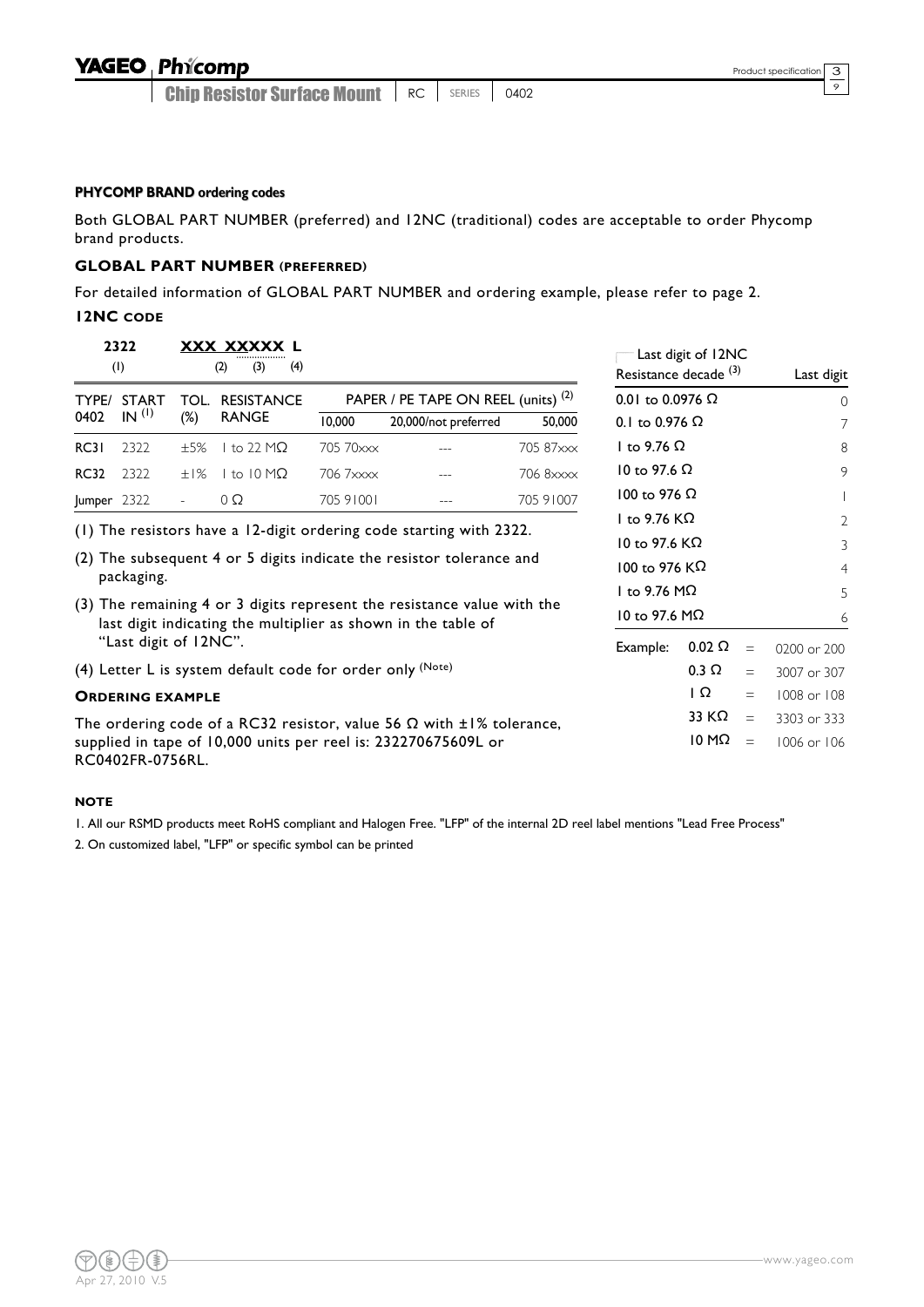|         | <b>YAGEO Phicomp</b>               |    |        |            | $\overline{4}$<br>Product specification |
|---------|------------------------------------|----|--------|------------|-----------------------------------------|
|         | <b>Chip Resistor Surface Mount</b> | RC | SERIES | 0402       | $\overline{9}$                          |
|         |                                    |    |        |            |                                         |
|         |                                    |    |        |            |                                         |
| MARKING |                                    |    |        |            |                                         |
| RC0402  |                                    |    |        |            |                                         |
|         | -Fig. I                            |    |        | No marking |                                         |

For further marking information, please see special data sheet "Chip resistors marking"

#### CONSTRUCTION

The resistor is constructed on top of a high-grade ceramic body. Internal metal electrodes are added on each end to make the contacts to the thick film resistive element. The composition of the resistive element is a noble metal imbedded into a glass and covered by a second glass to prevent environment influences. The resistor is laser trimmed to the rated resistance value. The resistor is covered with a protective epoxy coat, finally the two external terminations (matte tin on Nibarrier) are added. See fig.2

#### **DIMENSIONS**

| —Table I    |                 |
|-------------|-----------------|
| <b>TYPE</b> | RC0402          |
| $L$ (mm)    | $1.00 + 0.05$   |
| $W$ (mm)    | $0.50 + 0.05$   |
| $H$ (mm)    | 035 +005        |
| $I1$ (mm)   | $0.20 \pm 0.10$ |
| $l_2$ (mm)  | $0.25 \pm 0.10$ |

#### **OUTLINES**

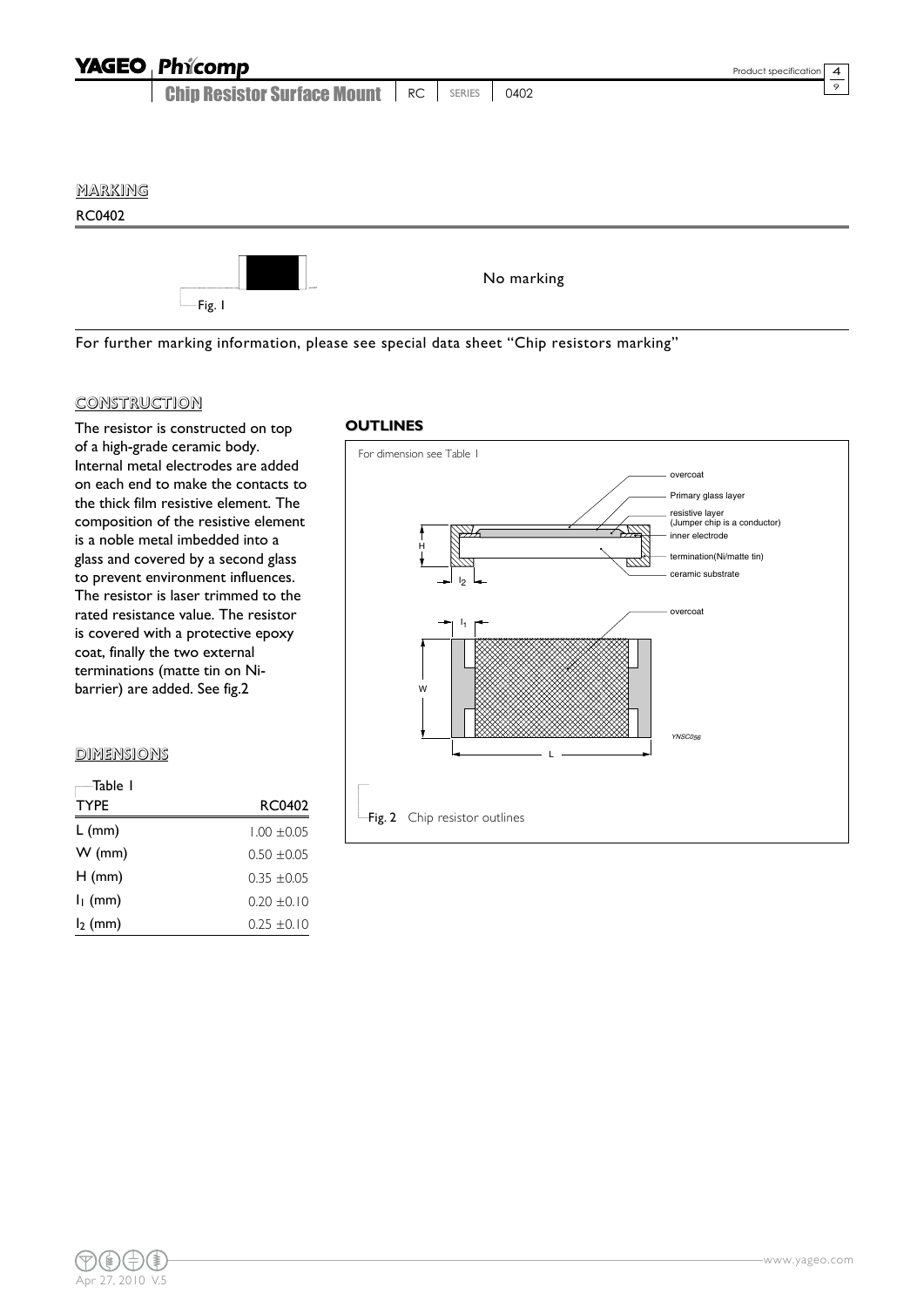Chip Resistor Surface Mount RC SERIES 0402 9

#### ELECTRICAL CHARACTERISTICS

| -Table 2                           |                                                   |                                        |
|------------------------------------|---------------------------------------------------|----------------------------------------|
| <b>CHARACTERISTICS</b>             |                                                   | RC0402 1/16 W                          |
| <b>Operating Temperature Range</b> |                                                   | -55 °C to +155 °C                      |
| Maximum Working Voltage            |                                                   | 50 V                                   |
| Maximum Overload Voltage           |                                                   | 100 V                                  |
| Dielectric Withstanding Voltage    |                                                   | 100 V                                  |
|                                    |                                                   | 5% (E24)   Ω to 22 MΩ                  |
| Resistance Range                   |                                                   | I% (E24/E96) $\Box$ Q to 10 M $\Omega$ |
|                                    |                                                   | Zero Ohm Jumper < $0.05 \Omega$        |
|                                    | $Q \leq R \leq 10 \Omega$                         | $\pm 200$ ppm/°C                       |
| <b>Temperature Coefficient</b>     | $10 \Omega \le R \le 10 M\Omega$                  | $\pm$ 100 ppm/ $\degree$ C             |
|                                    | $10 \text{ M}\Omega \le R \le 22 \text{ M}\Omega$ | $\pm 200$ ppm/°C                       |
| Jumper Criteria                    | Rated Current                                     | 1.0 A                                  |
|                                    | Maximum Current                                   | 2.0A                                   |

#### FOOTPRINT AND SOLDERING PROFILES

For recommended footprint and soldering profiles, please see the special data sheet "Chip resistors mounting".

#### PACKING STYLE AND PACKAGING QUANTITY

 $\Box$ Table 3 Packing style and packaging quantity

| <b>PRODUCT TYPE</b> | <b>PACKING STYLE</b>  | <b>REEL DIMENSION</b> | <b>QUANTITY PER REEL</b> |
|---------------------|-----------------------|-----------------------|--------------------------|
| RC0402              | Paper Taping Reel (R) | 7" (178 mm)           | 10,000/20,000 units      |
|                     |                       | 10" (254 mm)          | 20,000 units             |
|                     |                       | 13" (330 mm)          | 50,000 units             |

#### **NOTE**

1. For paper tape and reel specification/dimensions, please see the special data sheet "Chip resistors packing"

2. For size of 0201, standard quantity is 10,000 units per reel

#### FUNCTIONAL DESCRIPTION

#### **POWER RATING**

RC0402 rated power at 70°C is 1/16 W

#### **RATED VOLTAGE**

The DC or AC (rms) continuous working voltage corresponding to the rated power is determined by the following formula:

 $V=\sqrt{(P \times R)}$ or max. working voltage whichever is less

Where

Apr 27, 2010 V.5

V=Continuous rated DC or AC (rms) working voltage (V)

P=Rated power (W)

R=Resistance value  $(\Omega)$ 

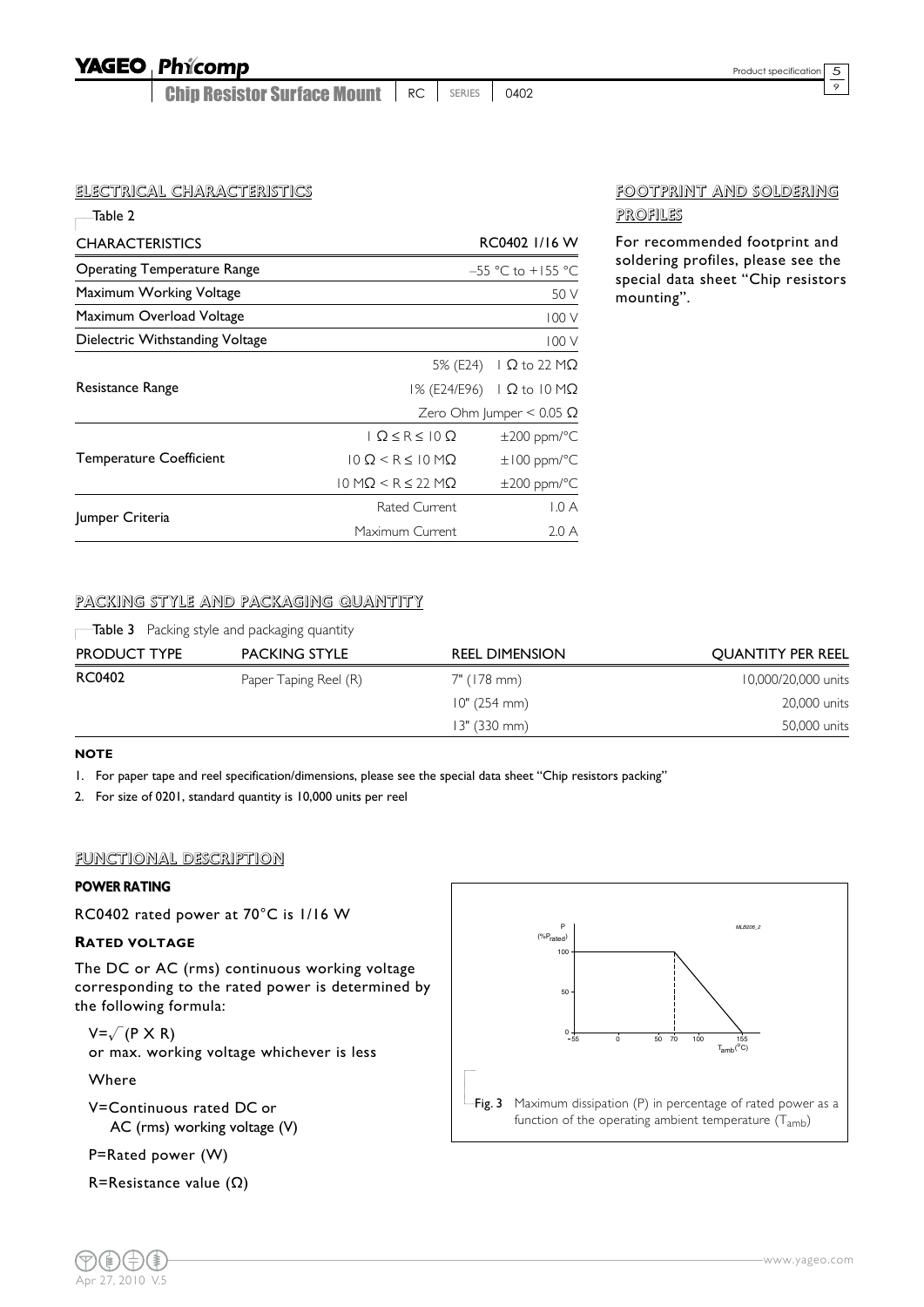Chip Resistor Surface Mount | RC | SERIES | 0402

 $rac{6}{9}$ 

### TESTS AND REQUIREMENTS

Table 4 Test condition, procedure and requirements

| <b>TEST</b>                                                                              | <b>TEST METHOD</b>       | <b>PROCEDURE</b>                                                                                                                                            | <b>REQUIREMENTS</b>                                                                                                             |
|------------------------------------------------------------------------------------------|--------------------------|-------------------------------------------------------------------------------------------------------------------------------------------------------------|---------------------------------------------------------------------------------------------------------------------------------|
| Temperature<br>Coefficient of                                                            | IEC 60115-14.8           | At +25/-55 °C and +25/+125 °C                                                                                                                               | Refer to table 2                                                                                                                |
| Resistance<br>(T.C.R.)                                                                   |                          | Formula:                                                                                                                                                    |                                                                                                                                 |
|                                                                                          |                          | T.C.R= $\frac{R_2 - R_1}{R_1(t_2 - t_1)}$ × 10 <sup>6</sup> (ppm/°C)                                                                                        |                                                                                                                                 |
|                                                                                          |                          | Where<br>$t_1 = +25$ °C or specified room temperature                                                                                                       |                                                                                                                                 |
|                                                                                          |                          | $t_2 = -55$ °C or +125 °C test temperature                                                                                                                  |                                                                                                                                 |
|                                                                                          |                          | $R_1$ =resistance at reference temperature in ohms                                                                                                          |                                                                                                                                 |
|                                                                                          |                          | $R_2$ =resistance at test temperature in ohms                                                                                                               |                                                                                                                                 |
| Life/Endurance                                                                           | IEC 60115-14.25.1        | At 70±5 °C for 1,000 hours, RCWV applied for<br>1.5 hours on, 0.5 hour off, still air required                                                              | $\pm$ (1.0%+0.05 Ω) for 1% tol.<br>$\pm$ (3.0%+0.05 $\Omega$ ) for 5% tol.<br>$<$ 100 m $\Omega$ for Jumper                     |
| High<br>Temperature<br>Exposure/<br>Endurance at<br><b>Upper Category</b><br>Temperature | IEC 60068-2-2            | 1,000 hours at 155±5 °C, unpowered                                                                                                                          | $\pm$ (1.0%+0.05 Ω) for 1% tol.<br>$\pm$ (2.0%+0.05 $\Omega$ ) for 5% tol.<br>$<$ 50 m $\Omega$ for Jumper                      |
| Moisture<br>Resistance                                                                   | MIL-STD-202G Method-106G | Each temperature / humidity cycle is defined at 8<br>hours, 3 cycles / 24 hours for 10d. with 25 °C /<br>65 °C 95% R.H, without steps 7a & 7b,<br>unpowered | $\pm$ (0.5%+0.05 Ω) for 1% tol.<br>$\pm$ (2.0%+0.05 $\Omega$ ) for 5% tol.<br><100 m $\Omega$ for Jumper                        |
|                                                                                          |                          | Parts mounted on test-boards, without<br>condensation on parts                                                                                              |                                                                                                                                 |
|                                                                                          |                          | Measurement at 24±2 hours after test conclusion                                                                                                             |                                                                                                                                 |
| <b>Thermal Shock</b>                                                                     | MIL-STD-202G Method-107G | $-55/+125 °C$                                                                                                                                               | $\pm$ (0.5%+0.05 Ω) for 1% tol.                                                                                                 |
|                                                                                          |                          | Number of cycles required is 300. Devices<br>unmounted                                                                                                      | $\pm$ (1%+0.05 Ω) for 5% tol.<br>$<$ 50 m $\Omega$ for Jumper                                                                   |
|                                                                                          |                          | Maximum transfer time is 20 seconds. Dwell time<br>is 15 minutes. Air - Air                                                                                 |                                                                                                                                 |
| <b>Short Time</b><br>Overload                                                            | IEC60115-14.13           | 2.5 times of rated voltage or maximum overload<br>voltage whichever is less for 5 sec at room<br>temperature                                                | $\pm$ (1.0%+0.05 Ω) for 1% tol.<br>$\pm$ (2.0%+0.05 $\Omega$ ) for 5% tol.<br>$<$ 50 m $\Omega$ for Jumper<br>No visible damage |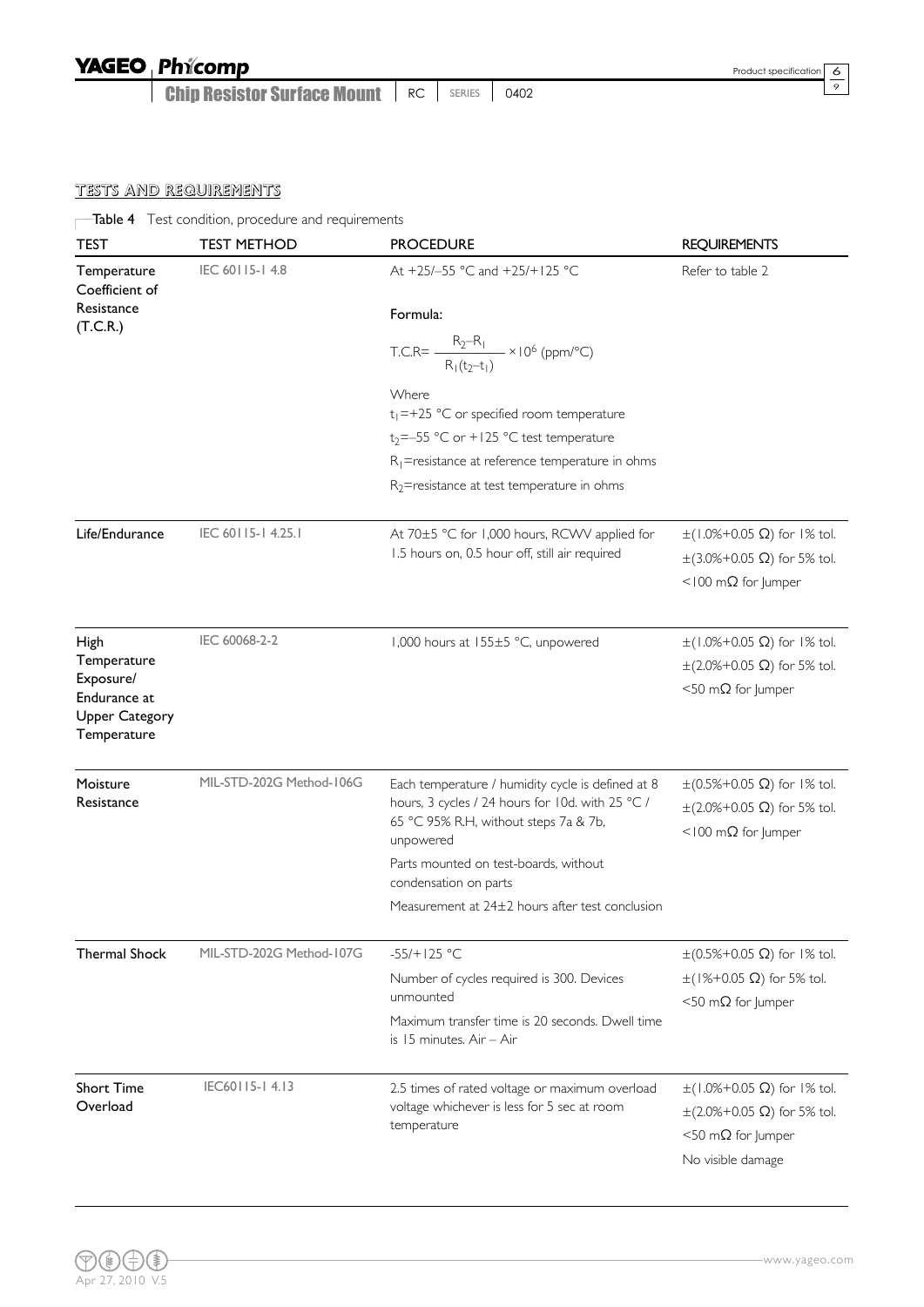Chip Resistor Surface Mount | RC | SERIES | 0402

Product specification  $\frac{7}{9}$ 

| <b>TEST</b>                     | <b>TEST METHOD</b>   | <b>PROCEDURE</b>                                                                                                                                                                                                                  | <b>REQUIREMENTS</b>                                                                                      |       |
|---------------------------------|----------------------|-----------------------------------------------------------------------------------------------------------------------------------------------------------------------------------------------------------------------------------|----------------------------------------------------------------------------------------------------------|-------|
| Board Flex/<br>Bending          | IEC 60068-2-21       | Chips mounted on a 90mm glass epoxy resin<br>PCB (FR4)                                                                                                                                                                            | $\pm$ (1.0%+0.05 $\Omega$ ) for 1%, 5% tol.<br>$<$ 50 m $\Omega$ for Jumper                              |       |
|                                 |                      | 5 mm bending                                                                                                                                                                                                                      | No visible damage                                                                                        |       |
|                                 |                      | Bending time: 60±5 seconds                                                                                                                                                                                                        |                                                                                                          |       |
| Low<br>Temperature<br>Operation | IEC 60068-2-1        | The resistor shall be subjected to a DC rated<br>voltage for 1.5 h-on, 0.5 h-off, at -55±3 °C<br>This constitutes shall be repeated for 96 hours<br>However the applied voltage shall not exceed<br>the maximum operating voltage | $\pm (0.5\% + 0.05 \Omega)$ for 1% tol.<br>$\pm (1.0\% + 0.05 \Omega)$ for 5% tol.<br>No visible damage  |       |
| Insulation<br>Resistance        | IEC 60115-14.6       | Rated continuous overload voltage (RCOV)<br>for I minute<br><b>RC0402</b><br>Type<br>Voltage (DC)<br>100 V                                                                                                                        | $\geq 10$ GΩ                                                                                             |       |
|                                 |                      |                                                                                                                                                                                                                                   |                                                                                                          |       |
| <b>Dielectric</b><br>Withstand  | IEC 60115-14.7       | Maximum voltage ( $V_{rms}$ ) applied for 1 minute                                                                                                                                                                                | No breakdown or flashover                                                                                |       |
| Voltage                         |                      | <b>RC0402</b><br>Type                                                                                                                                                                                                             |                                                                                                          |       |
|                                 |                      | Voltage (AC)<br>$100 V_{rms}$                                                                                                                                                                                                     |                                                                                                          |       |
| Resistance to<br>Solvent        | IPC/JEDEC J-STD-020D | Isopropylalcohol (C <sub>3</sub> H <sub>7</sub> OH) followed by<br>brushing                                                                                                                                                       | No smeared                                                                                               |       |
| Noise                           | IEC 60115-14.12      | Maximum voltage (Vrms) applied                                                                                                                                                                                                    | Resistors range                                                                                          | Value |
|                                 |                      |                                                                                                                                                                                                                                   | $R < 100 \Omega$                                                                                         | 10dB  |
|                                 |                      |                                                                                                                                                                                                                                   | $100$ Ω $\leq$ R $\leq$ 1 KΩ                                                                             | 20 dB |
|                                 |                      |                                                                                                                                                                                                                                   | $1 K\Omega \leq R < 10 K\Omega$                                                                          | 30 dB |
|                                 |                      |                                                                                                                                                                                                                                   | 10 KΩ ≤ R < 100 KΩ                                                                                       | 40 dB |
|                                 |                      |                                                                                                                                                                                                                                   | $100$ KΩ $\leq$ R $\leq$ 1 MΩ                                                                            | 46 dB |
|                                 |                      |                                                                                                                                                                                                                                   | $1 M\Omega \le R \le 22 M\Omega$                                                                         | 48 dB |
| Humidity                        | IEC 60115-14.21      | Steady state for 1000 hours at 40 °C / 95% R.H.<br>RCWV applied for 1.5 hours on and<br>0.5 hour off                                                                                                                              | $\pm$ (1.0%+0.05 Ω) for 1% tol.<br>$\pm$ (2.0%+0.05 $\Omega$ ) for 5% tol.<br><100 m $\Omega$ for Jumper |       |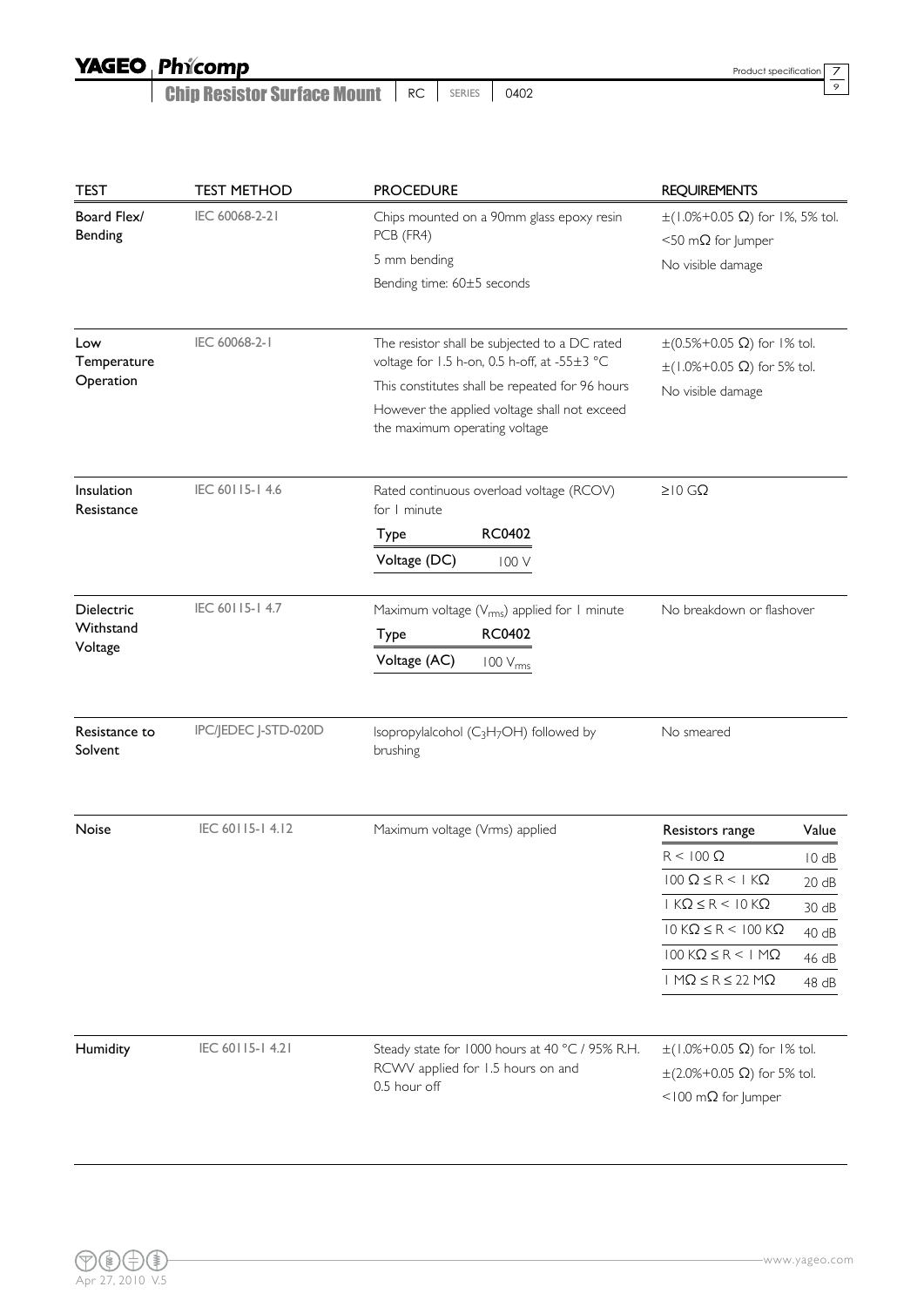| <b>YAGEO Phicomp</b> |
|----------------------|
|----------------------|

Chip Resistor Surface Mount | RC | SERIES | 0402

9

| <b>TEST</b>                | <b>TEST METHOD</b>          | <b>PROCEDURE</b>                                                                                                                       | <b>REQUIREMENTS</b>                                                                                         |
|----------------------------|-----------------------------|----------------------------------------------------------------------------------------------------------------------------------------|-------------------------------------------------------------------------------------------------------------|
| Intermittent<br>Overload   | IEC 60115-14.39             | 2.5 times of rated voltage or maximum<br>overload voltage whichever is less for I second<br>on and 25 seconds off; total 10,000 cycles | $\pm (1.0\% + 0.05 \Omega)$ for 1% tol.<br>$\pm$ (2.0%+0.05 Ω) for 5% tol.<br>$<$ 100 m $\Omega$ for Jumper |
| Solderability<br>- Wetting | IPC/JEDEC J-STD-002B test B | Electrical Test not required                                                                                                           | Well tinned (≥95% covered)                                                                                  |
|                            |                             | Magnification 50X                                                                                                                      | No visible damage                                                                                           |
|                            |                             | SMD conditions:                                                                                                                        |                                                                                                             |
|                            |                             | Ist step: method B, aging 4 hours at 155 °C<br>dry heat                                                                                |                                                                                                             |
|                            |                             | 2 <sup>nd</sup> step: leadfree solder bath at 245±3 °C                                                                                 |                                                                                                             |
|                            |                             | Dipping time: 3±0.5 seconds                                                                                                            |                                                                                                             |
| - Leaching                 | IPC/JEDEC J-STD-002B test D | Leadfree solder, 260 °C, 30 seconds<br>immersion time                                                                                  | No visible damage                                                                                           |
| - Resistance to            | IEC 60068-2-58              | Condition B, no pre-heat of samples                                                                                                    | $\pm$ (0.5%+0.05 Ω) for 1% tol.                                                                             |
| Soldering Heat             |                             | Leadfree solder, 260 °C, 10 seconds<br>immersion time                                                                                  | $\pm$ (1.0%+0.05 Ω) for 5% tol.<br>$<$ 50 m $\Omega$ for Jumper                                             |
|                            |                             | Procedure 2 for SMD; devices fluxed and<br>cleaned with isopropanol                                                                    | No visible damage                                                                                           |